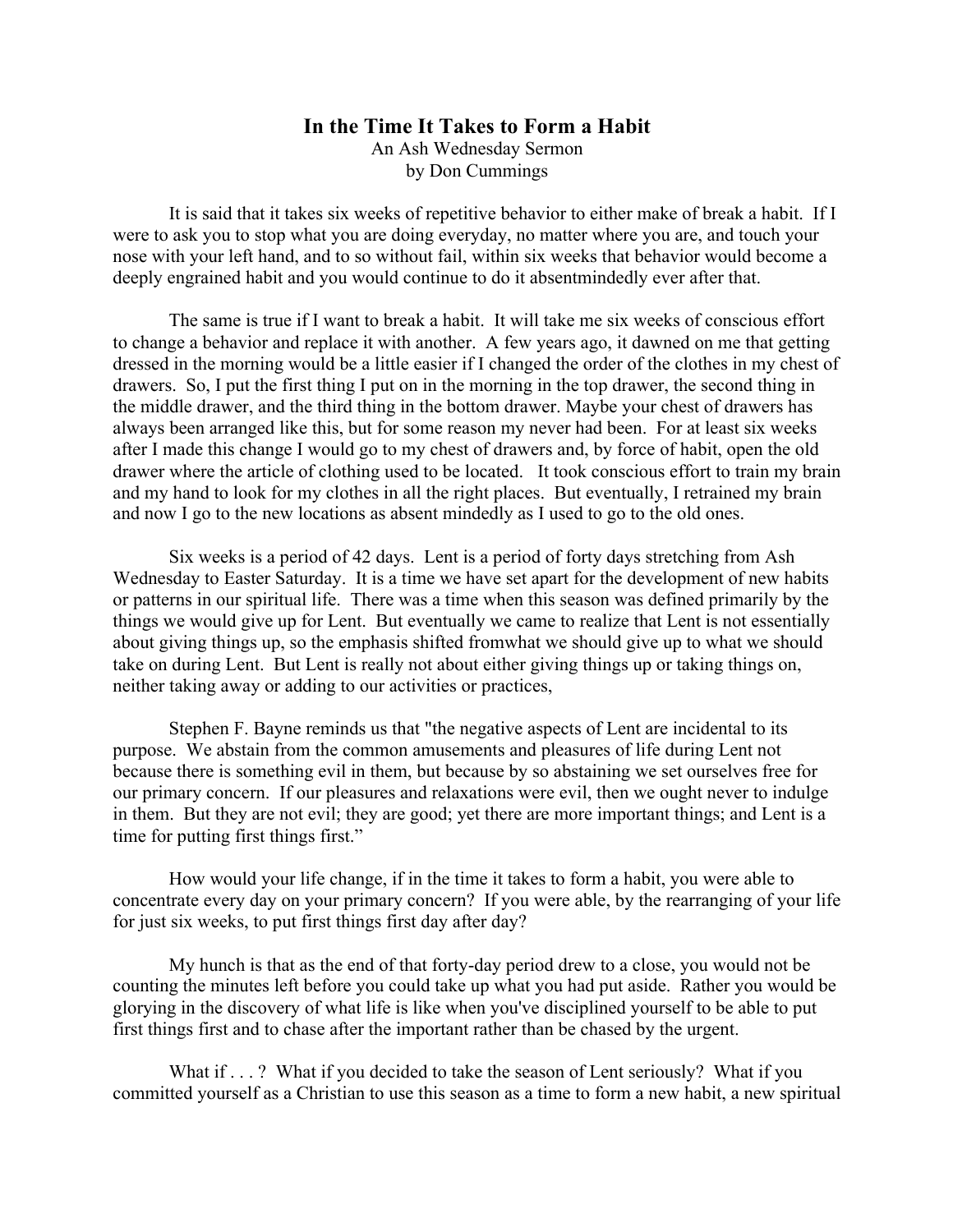discipline, that would help you become a more fully devoted follower of Jesus? How would your life change if you did that?

Bruce Larson once met a fellow who operated a large management service with 200 employees reporting directly to him. Larson said to the man, "What a stress filled job that must be! How do you handle it?"

The man's wife, who had been following the conversation, interrupted to say, "I'll tell you how he does it. A few years ago at a conference he heard one of the speakers claim that spending five minutes a day reading the Bible would change your life. He made a promise to the Lord to do that and he has never missed a single day since." It has changed his life. As he makes God the focus of his day, he gets perspective on the stress and pressure of his job. He exposes himself daily to wisdom that can help him be a better manager, a better man, and better husband, a more fully devoted follower of Jesus.

Dallas Willard says that the word "disciple" occurs 269 times in the New Testament. The word "Christian" only appears three times and was first introduced to refer precisely to the disciples. The New Testament is a book about disciples, by disciples, and for disciples of Jesus. Even so, this word disciple may not communicate much to some people today, which is why I rather like the expression "fully devoted follower of Jesus. That after all is what a disciple is- someone who is so fully devoted to Jesus that he spends his life following Christ.

But lest we think that "fully devoted follower" or disciple is a special category of super saint, let Dallas Willard set us straight. He says, "the kind of life we see in the earliest church is that of a special type of person. All of the assurances and the benefits offered to humankind in the gospel evidently presuppose such a life and do not make realistic sense apart from it. The disciple of Jesus is not the deluxe or heavy-duty model of the Christian--especially padded, textured, streamlined, and empowered for the fast lane on the straight and narrow way. He stands on the pages of the New Testament as the first level of basic transportation in the Kingdom of God."

I would put it is this way: When Jesus calls us to be his followers, fully devoted to his teaching and the kingdom of God, he calls us to nothing more than what God created us for. And if we miss this calling, we miss the significance for which we were born. The problem is, we have not really believed this in the western church.

Again, Dallas Willard: "For at least several decades the churches of the western world have not made discipleship a condition of being a Christian. One is not required to be, or to intend to be, a disciple in order to become a Christian, and one may remain a Christian without any signs of progress toward or in discipleship. Contemporary American Churches in particular do not require following Christ in his example, spirit, and teachings as a condition of membership--either of entering into or continuing in fellowship of a denomination or a local church. . . . So far as the visible Christian institutions of our day are concerned, discipleship clearly is optional. . . . Churches are filled with "undiscipled disciples," as Jess Moody has called them. Most problems in contemporary churches can be explained by the fact that members have not yet decided to follow Christ."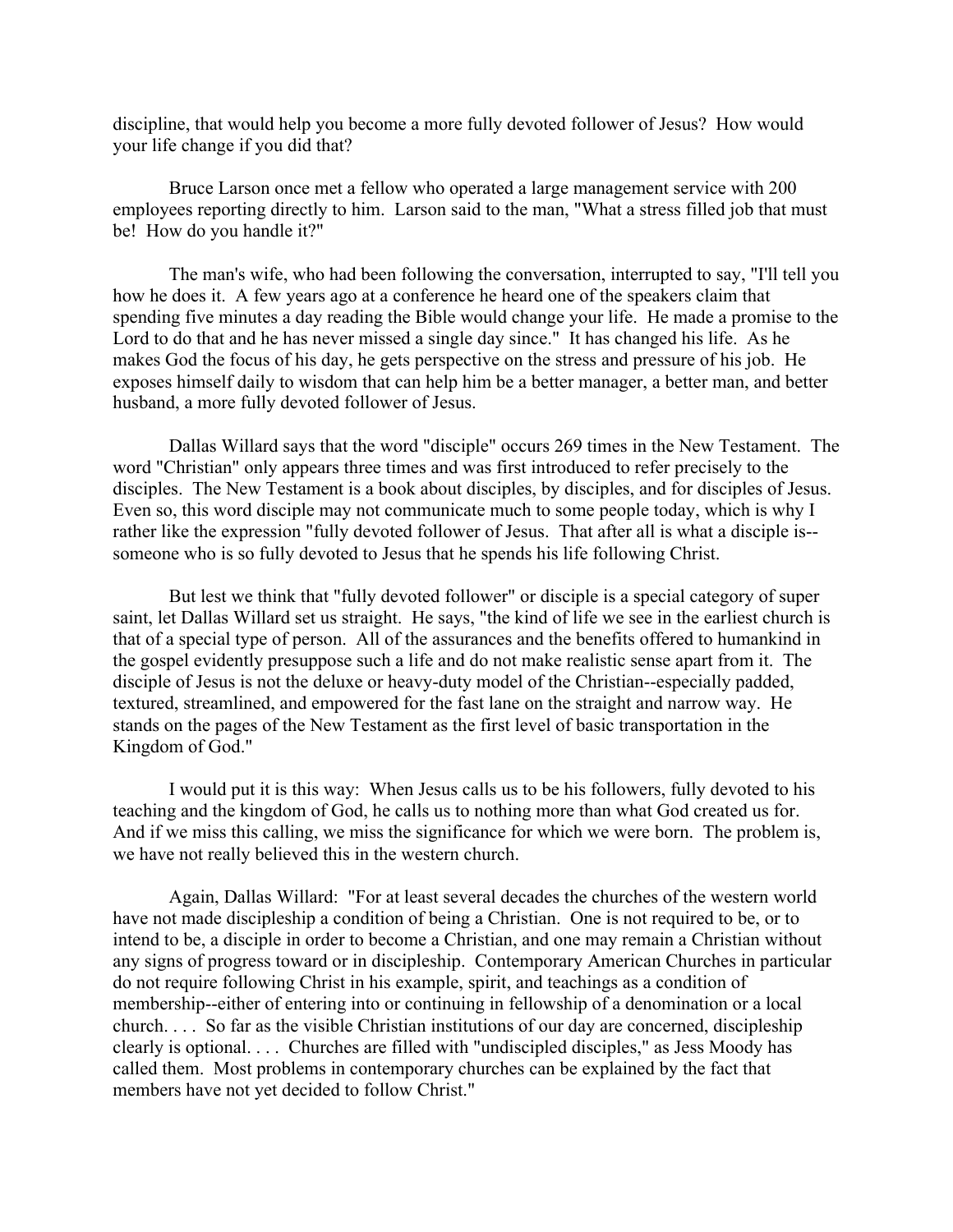"Little good results from insisting that Christ is also supposed to be Lord: to present his lordship as an option leaves it squarely in the category of the white-wall tires and stereo equipment for the new car. You can do without it. And it is--alas!--far from clear what you would do with it. Obedience and training in obedience form no intelligible doctrinal or practical unity with the salvation presented in recent versions of the gospel."

Obedience and training in obedience. I want to suggest to you that Lent has been especially designed as a season in the spiritual life of the Christian as a time to come face to face again with the issue of our obedience to God. The forty days of Lent most obviously remind us of the forty days Jesus spent in the wilderness of Judea being tested and tried and strengthened for his life of obedience to God.

But there are also other periods of forty days in the Bible that Lent can point us to:

The forty days of the flood The forty days Moses was on Mt. Sinai The forty days the company of spies explored the promised land The forty days Elijah spent in a cave on Mt. Horeb The forty days of Jesus' temptation in the wilderness The forty months of his public ministry The forty hours between his death on the cross and the resurrection.

As we work our way through each of these periods of forty during this season of Lent, we will discover a common thread that runs through all of them. In each case, the central issue is obedience to God. We will witness the high drama of Noah and Moses and Israel and Elijah and Jesus struggling in the battle to submit their will to God's will. We will discover what their burning issues were, how they came to terms with God's claim upon their lives and hearts, and the consequences of their obedience or disobedience to God.

I would invite you to use this season of Lent as a unique and special time when you will consciously struggle with the question "what habit or spiritual discipline can I form or strengthen during the time it takes to form a habit that will help me become a more fully devoted follower of Jesus. At this time in my life, what does obedience to God require of me?

If you ask that question honestly, God will provide an answer to you. When the answer becomes clear, you'll have your marching orders. You'll know, or learn, how to rearrange your life in such a way that you can put first things first, not just during the season of Lent, but going forward every day.

Jot your answers down on the inside of the tent card you received as you entered tonight. Seal your commitment by carrying that card forward with you during communion tonight. Then take it home with you and put it some place where it will remind you daily of your commitment to rearrange your life in such a way that you can put first things first during this season of Lent. Use this time to forge or strengthen a habit of discipleship that will forever change your life. But I must warn you, if you take this challenge seriously, it could change your life forever.